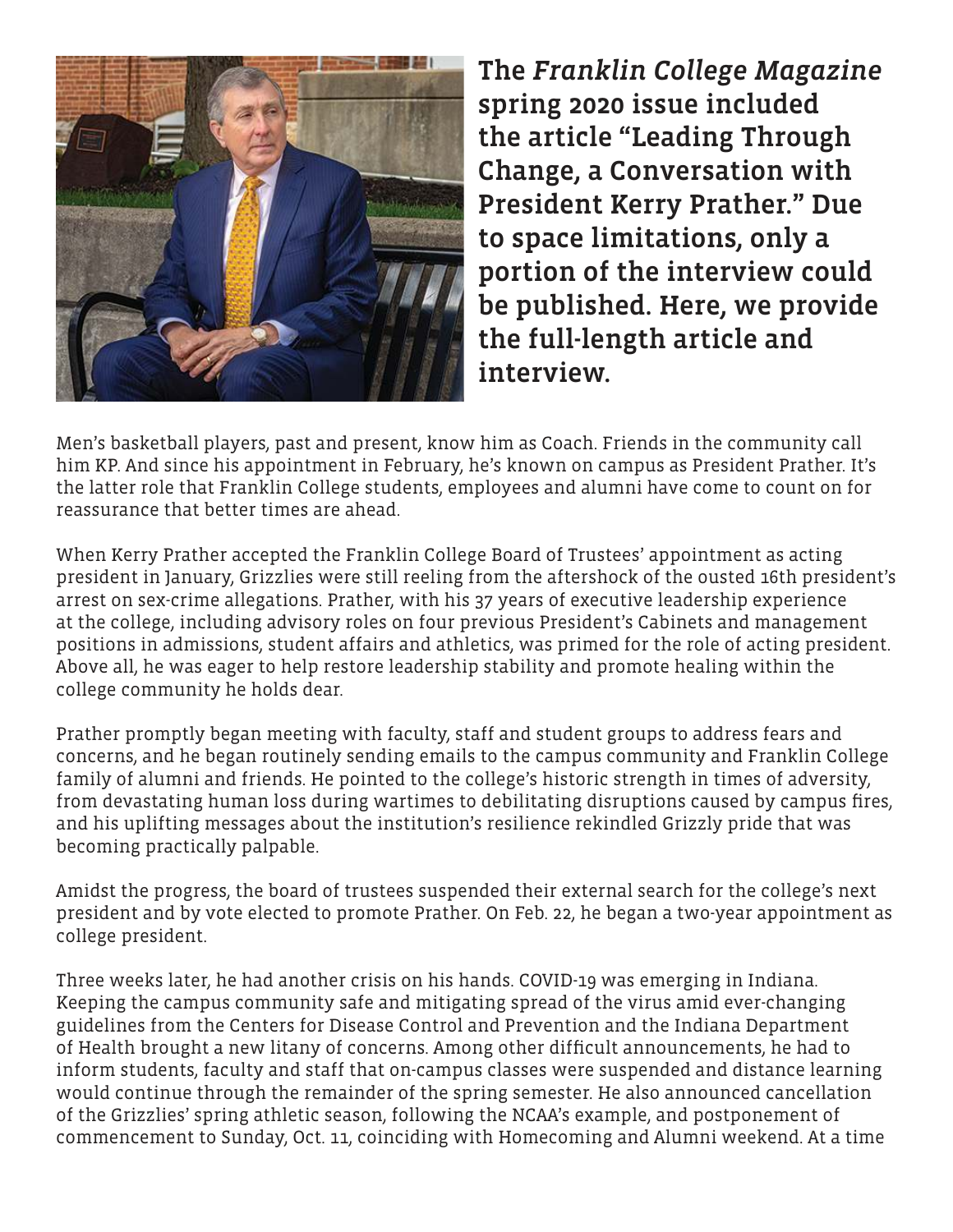when Prather could understandably be wringing his hands, wondering what he has gotten into, he appears composed, confident and committed to helping Grizzlies march forward together. But, is he getting any sleep? We asked that question and many others during this interview conducted April 12 ...

# **Q: What do you see as your primary role as Franklin College President?**

A: "Technically, it is to be the CEO, to provide direction and management for the entire enterprise based on the policies established by the board of trustees. At ground level, though, my role is to lead, to provide vision, direction and support for faculty and staff in the service of our students."

# **Q: How do you stay focused and prioritize tasks in the current environment?**

A: 'The current situation is just tough for all of us. I keep reminding myself that everybody's life has been turned upside down. So, I've got plenty to do to keep the work of the institution in motion, but I try not to lose sight of how hard this is for our employees and especially for our students."

## **Q: What are some of the leadership principles most important to your management style?**

A: 'First and foremost, it's the people. It's always about the people. Give them direction, give them support, get out of their way and let them do their jobs. Carpenters say measure twice, cut once. My version of that is listen twice, talk once. I try to ask for plenty of ideas and perspectives before making decisions. Successful leaders share credit and shoulder responsibility. This job isn't ever going to be about me. I think you can be confident and still be humble. People who make decisions make mistakes. I take responsibility for them, do my best to fix them, and try not to repeat them."

## **Q: How does your career history as a coach inform your work as a college president?**

A: "Coaching is leading, so that part is natural. Coaching is teaching, so I relate to the faculty because we've shared the same vocation. Coaching is results-oriented, and that's a huge advantage. I learned long ago that you can't stay too high with the wins nor too low with the losses. I'm pretty even-tempered in that respect."

## **Q: What has been one of the hardest decisions you've had to make in your short time as president?**

A: 'Sending most everybody in the campus community home was really hard. It was definitely the right thing to do to keep everybody healthy, but I knew it would turn their lives upside down. Likewise, extending the distance learning meant the end of athletic careers and the loss of so many significant events for our students and faculty. That has really bothered me because I know how much all those things mean to the community."

# **Q: Do you ever sleep?!**

A: "I've always had a lot on my plate, and I enjoy that challenge. I'm an early riser, and I honestly don't need lots of sleep. I work pretty efficiently and make good use of technology. I'm trying not to live on email, but I'm not having much luck."

# **Q: What are three of the biggest challenges Franklin College faces currently?**

A: "Like all colleges, especially small ones, enrollment is an ongoing challenge. The demographic trend isn't in our favor, so we have to be really good at what we do and really good at marketing the distinctive opportunities here and their value for students. Finances on small college campuses are always tight, and ours is no different. I'd like to do more, have more, provide more, but our budget model doesn't include a lot of breathing room. We have to be really efficient in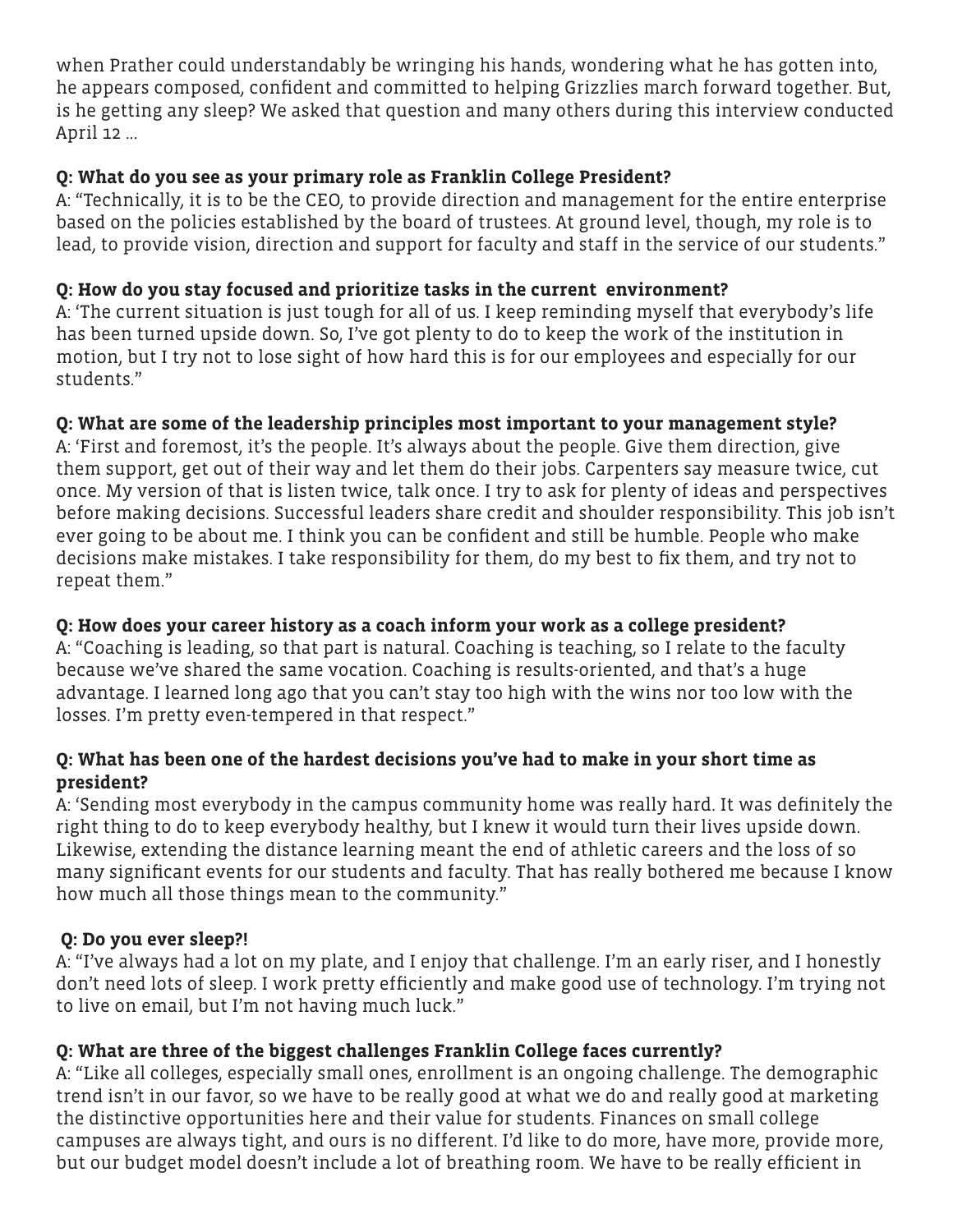everything we do in order to do it well. We have some facility needs that are urgent. We have indoor athletic needs that we have to address because so many of our students are engaged in athletics. We have some technology needs as well that are critical to support the opportunities our students want and need."

#### **Q: Traditional four-year residential colleges like Franklin face tremendous skepticism from those who question their relevance and value in today's global economy. What do you say to the skeptics?**

A: "First, there is no better preparation for the changing dynamics of the economy than a quality liberal arts education. Narrow preparation in job- specific skills become obsolete quickly. The broader skill set of critical and analytical thinking, collaborative teamwork and strong interpersonal communication help students adapt to and thrive on change and innovation."

# **Q: What changes do you wish to see at Franklin College during your presidency?**

A: "First, I want everything we do to be student-focused. The primary question I have before every decision is, 'How will this enhance the student experience?' I'm also anxious for everyone in the campus community to assume and reflect a greater sense of pride in who we are and what we do here. This is a great school that is worthy of all of us proudly and loudly proclaiming its excellence. I also want our students to love their entire experience here — not just pieces of it, but all of it. I'd like more of them to be more broadly engaged in campus life."

# **Q: How confident are you in the trajectory that the college is heading?**

A: 'I think the colleges with a bright future are the ones that know who they are and what they do well, who deliver on their value promise for students and families, and who operate at a high level of efficiency. I have great confidence in Franklin from each of those perspectives. We have to continue to market our distinctiveness aggressively. The truth is, the transformational experience for students at Franklin is real and life-changing, and we can prove that by the results, our successful alumni."

### **Q: What are three takeaways you hope every student will gain from their Franklin College experience?**

A: "I expect each student to receive help and encouragement in finding and clarifying their academic passion. I expect each student to find here the resources — human and otherwise to support their pursuit of excellence in and out of the classroom. And I expect each student to have a successful, enjoyable and rewarding experience that inspires them to remain passionately attached to and supportive of Franklin College for life."

## **Q: What roles would you like to see alumni playing at the college?**

A: "Nothing reflects the quality of what we do here more broadly and impressively than the success of our graduates. I hope our alumni will proudly share their Franklin College experience with others, remain engaged with us in as many ways as possible and support their alma mater financially. I want us to be more intentional in connecting current students with alumni in as many opportunities as possible."

## **Q: What has been a highlight in your short time of serving as president?**

A: "I think I've been able to refocus the campus on the character and traditions that have made Franklin uniquely Franklin. There has always been a family atmosphere on the campus, and I've tried to bring that back in terms of how we appreciate each other, recognize efforts and achievements, and all feel like teammates working toward common goals."